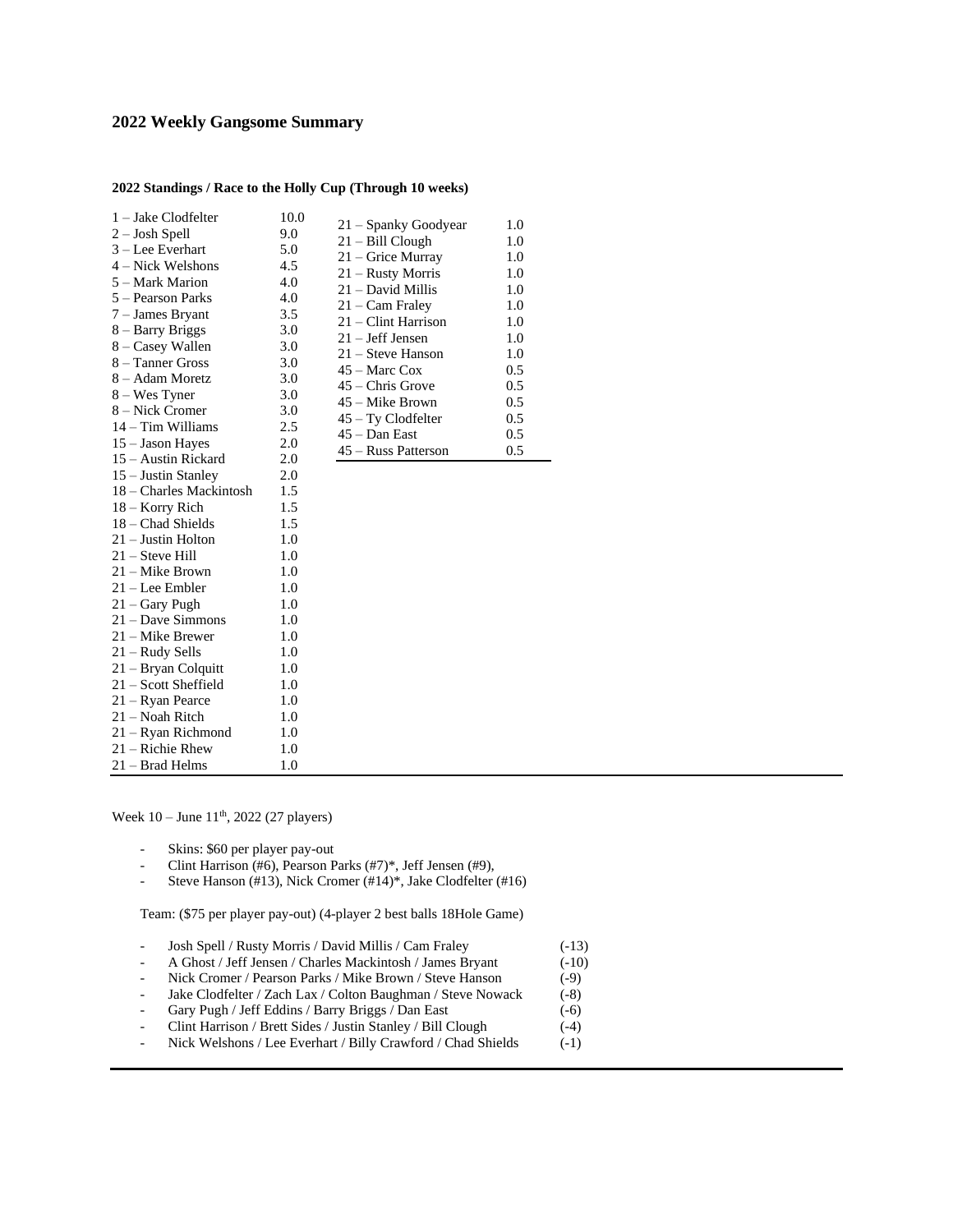Week 9 – June 4<sup>th</sup>, 2022 (25 players)

- Skins: \$45 per player pay-out
- Mark Marion (#4)\*, Nick Welshons (#5)
- Adam Moretz (#11), Lee Everhart (#13), Wes Tyner (#15), Lee Everhart (#16), Tanner Gross (#17)

Team: \$325 pot (\$65 per player pay-out) (5-player 3 best balls 18-Hole Game)

| Nick Welshons / Spanky Goodyear / Mark Marion / Grice Murray / Bill Clough  | $(-11)$ |
|-----------------------------------------------------------------------------|---------|
| Wes Tyner / Ricky Zachary / Lee Everhart / Rahim Stennett / Kent Hancock    | $(-9)$  |
| Jake Clodfelter / Brett Sides / Casey Wallen / James Bryant / Chris Bundy   | $(-2)$  |
| Tanner Gross / Rusty Morris / Barry Briggs / Jeremy Walley / Austin Hancock | $(-1)$  |
| Nick Cromer / Adam Moretz / Chris Martin / Justin Stanley / Chad Shields    | $(-1)$  |

Week 8 – May 28<sup>th</sup>, 2022 (32 players)

- Skins: \$65 per player pay-out

Josh Spell (#1), Josh Spell (#2), Brad Helms (#5), Nick Welshons (#7)\*, Josh Spell (#16), Nick Welshons (#17)

Team: \$400 pot (\$100 per player pay-out) (4-player 2 best balls 18-Hole Game)

| Nick Welshons / Russ Patterson / James Bryant / Chad Shields | $(-7)$ |
|--------------------------------------------------------------|--------|
| Nick Cromer / Korry Rich / Mike Brown / Dan East             | $(-6)$ |
| Marc Cox / Tim Williams / Jeff Eddins / Barry Briggs         | $(-5)$ |
| Austin Rickard / Rusty Morris / Rudy Sells / Shane Conti     | $(-3)$ |
| Josh Spell / Ryan Richmond / Ty Clodfelter / Ryan Pearce     | $(-2)$ |
| Sam Terry / Pearson Parks / Spanky Goodyear / Bill Clough    | $(-2)$ |
| Jake Clodfelter / Wes Creasey / Lee Everhart / Steve Nowack  | (E)    |
| Gary Pugh / Brad Helms / Justin Stanley / Tony Goodyear      | (E)    |

Week  $7 -$  May  $21<sup>st</sup>$ , 2022 (11 players)

- Skins: \$20 per player pay-out

James Bryant (#2), Richie Rhew (#5), Casey Wallen (#6), Adam Moretz (#7), Jake Clodfelter (#8) Jake Clodfelter (#13), Lee Everhart (#15)

Team: \$150 pot (\$50 per player pay-out) (3-player 2 best balls 18-Hole Game)

Jake Clodfelter / Casey Wallen / James Bryant (ghost) (-2) Lee Everhart / Adam Moretz / Cam Fraley (-1) Shannon White / Lee Overman / Justin Stanley (+3) Clint Harrison / Richie Rhew / James Bryant (+5)

Week  $6 -$  April  $16<sup>th</sup>$ , 2022 (40 players)

- Skins: \$100 per player pay-out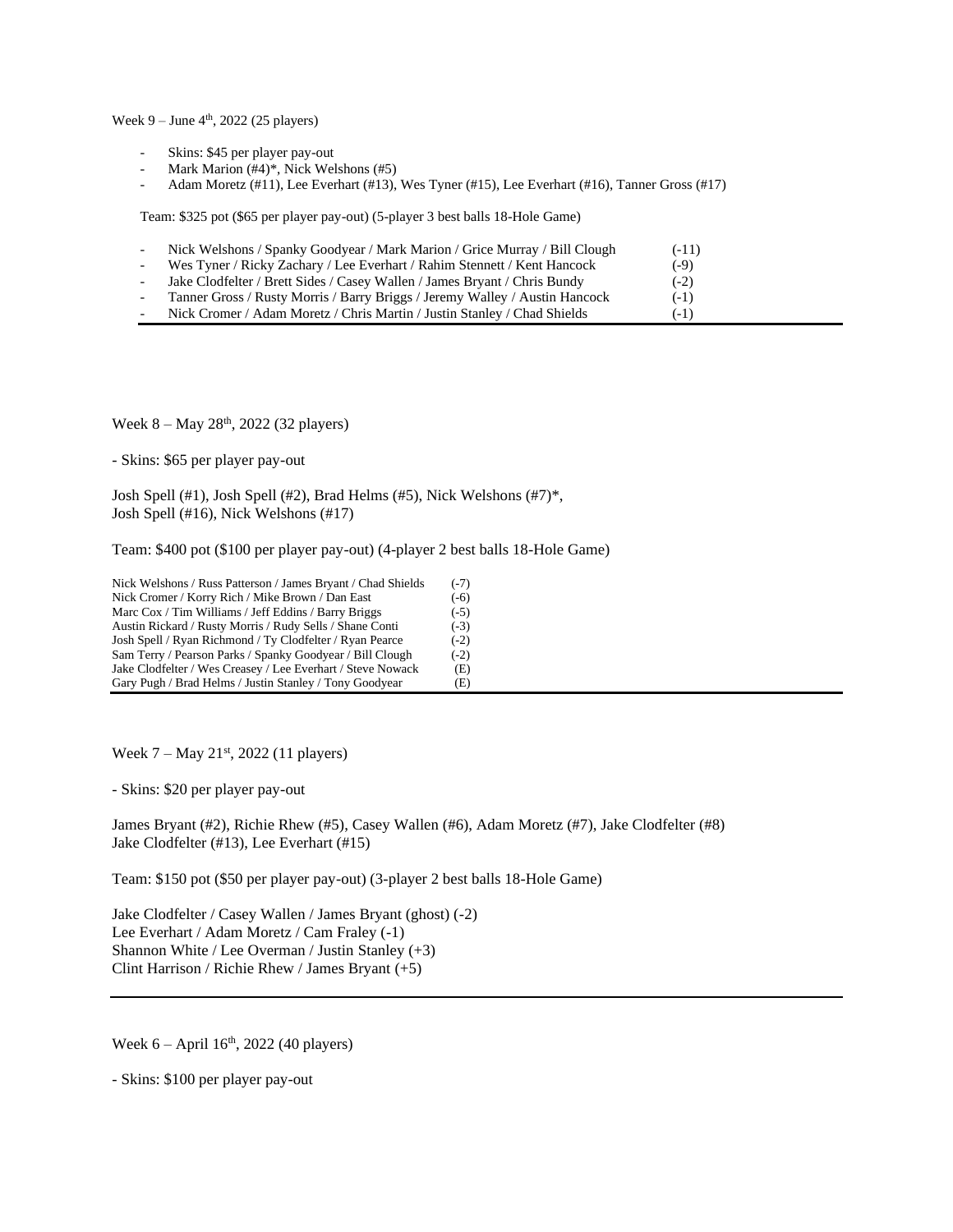Korry Rich (#3), Mark Marion (#6), Pearson Parks (#9), Rudy Sells (#11), Bryan Colquitt (#18)\*

- Team: \$500 pot (\$100 per player pay-out) (5-player 3 best balls 18-Hole Game)

Josh Spell / Mark Marion / Justin Stanley / Rudy Sells / Scott Sheffield (-9) Nick Welshons / Lee Everhart / Barry Briggs / Shane Conti / Casey Wallen (-6) Marc Cox / Korry Rich / Zach Lax / Jimmy Pearson / Steve Hanson (-6) Jake Clodfelter / David Millis / Lee Overman / Ryan Pearce / Matt Hale (+1) Bryan Colquitt / Brett Sides / Jeff Eddins / James Bryant / Justin Rickard (+1) Tim Williams / Rusty Morris / Jacob Nester / Mark Columbo / Chad Shields (+1) Gary Pugh / Spanky Goodyear / Mason Striplin / Mike Brown / Steve Nowack (+3) Luke Nelson / Pearson Parks / Adam Moretz / Lee Smith / Dan East (+4)

Week  $5 -$  April 9<sup>th</sup>, 2022 (16 players)

- Skins: \$25 per player pay-out

Barry Briggs (#2), Tim Williams (#4), Jake Clodfelter (#5), Ryan Pearce (#10), Tanner Gross (#13), Jake Clodfelter (#15), Jake Clodfelter (#16), Jake Clodfelter (#17)

- Team: \$200 pot (\$50 per player pay-out) (4-player 2 best balls 18-Hole game)

Jake Clodfelter / Adam Moretz / James Bryant / Casey Moretz (+1) Tanner Gross / Pearson Parks / Justin Stanley / Chad Shields (+4) Wes Creasey / Barry Briggs / Glen Briggs / Dan East (+5) Tim Williams / Ryan Pearce / Lee Everhart / Steve Nowack (+8)

Week  $4 -$ April  $3<sup>rd</sup>$ , 2022 (24 players)

- Skins: \$75 per player pay-out

Barry Briggs (#2), Lee Everhart (#12), Josh Spell (#13), Josh Spell (#14)

- Team: \$300 pot (\$75 per player pay-out) (3-player 2 best balls 18-Hole game)

Josh Spell / Ryan Richmond / Barry Briggs / Chad Shields (-5) Jake Clodfelter / Tim Williams / Justin Stanley / Steve Hanson (-2) Clint Harrison / Andy Routh / Ryan Pearce / Dave Simmons (-2) Marc Cox / Lee Everhart / Richie Rhew / Steve Nowack (E) Tanner Gross / Danny Kovach / Scott Daniels / Ty Clodfelter (E) Gary Pugh / Spanky Goodyear / James Bryant / Dan East (+3)

Week 3 – March 19<sup>th</sup>, 2022 (38 players)

- Skins: \$235 per player pay-out

Josh Spell (#8), Justin Holton (#17)

- Team: \$480 pot (\$80 per player payout) (3-player 2 best balls Front 9 / Back 9)

Front Back

Marc Cox / Tim Williams / Charles Mackintosh (-4) Nick Cromer / Chris Grove / Ty Clodfelter (E) Jake Clodfelter / Korry Rich / Matt Hale (+1) Wes Tyner / Mason Striplin / Chad Shields (+1) Josh Spell / Jeff Jensen / Justin Rickard (+1) Phil Miller / Justin Holton / Mike Brown (+1)